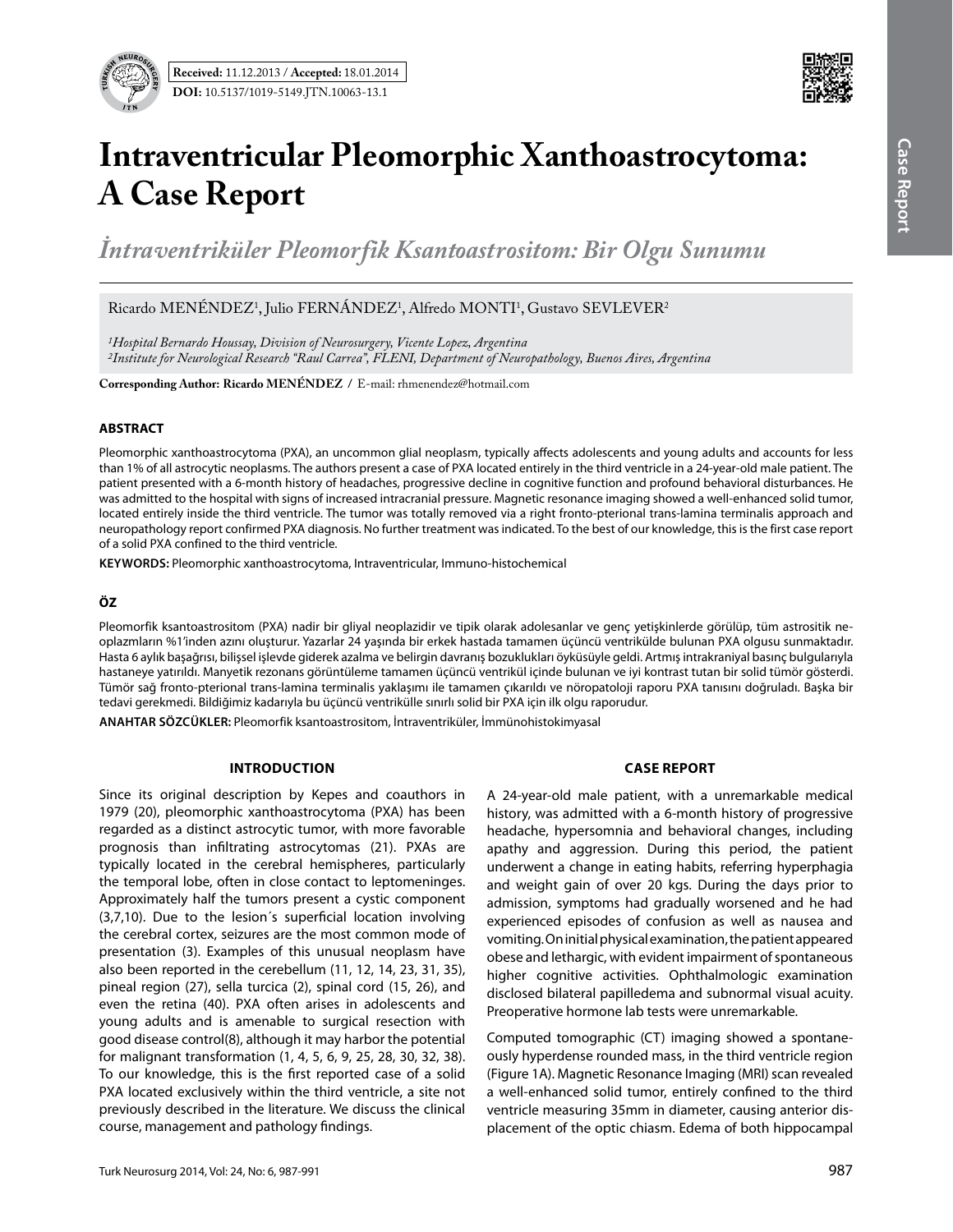regions and cerebral peduncles was also observed. There was no associated hydrocephalus. No evidence of calcification or cystic components was found (Figure 1B-D).

Based on clinical presentation and imaging findings, differential diagnoses considered were intraventricular craniopharyngioma or chiasmal/hypothalamic glioma.

Excision was performed via a right fronto-pterional approach. After incision of the distended lamina terminalis, the underlying tumor mass was visualized. A firm grayish-yellow mass, the tumor was progressively debulked and separated from the chiasm, the third ventricle walls and the pituitary stem, and successfully resected in its entirety.

Histological sections showed an hypercellular neoplasia. Tumor cells were pleomorphic with abundant pink cytoplasm arranged in fascicles or storiform pattern. Numerous cells disclosed foamy, lipid-filled cytoplasm, intermixed with others with bizarre nuclei, occasionally multinucleated (Figure 2A, B). Some lymphocytes were also detected in a perivascular distribution. Mitotic figures were scarce. No necrosis was observed.

Some cells displayed morphologic and immunocytochemical features of neuronal differentiation. Glial fibrillary acidic

protein (GFAP) decorated some of the pleomorphic neoplasic astrocytes while neurofilament disclosed immunopositivity in others (Fig 2C, D). Kinetic activity (MIB 1 immunostaining) was low (Figure 2E). The histological results were consistent with a pleomorphic xanthoastrocytoma.

Post-operative MRI scan confirmed a complete excision (Figure 3A-C). During the immediate postoperative period, patient developed transient diabetes insipidus requiring desmopressin, subsequently tapered until discontinuation. Discharge occurred 20 days after surgery. Patient progressively resumed daily life activities, with slow improvement of cognitive and visual impairment, though requiring permanent hormone replacement therapy with levothyroxine and hydrocortisone. Surgery was the only treatment. Regular MRI follow-up performed at 6, 12 and 48 months showed no evidence of tumor relapse.

#### **Discussion**

PXAs were added to the 1993 World Health Organization (WHO) classification of central nervous system tumors as a separate diagnosis, corresponding histologically to Grade II tumors (21). Authors of the original study, as well as others, have suggested the subpial astrocyte as the cell of origin (13).



**Figure 1: A)** Preoperative CT scan showing spontaneously hyperdense solid lesion in third ventricle with no associated hydrocephalus. **B)** Axial, **C)** sagittal and **D)** coronal T1-weighted contrast-enhanced MRI scans revealing a large solid tumor situated entirely within the third ventricle cavity, homogeneously enhanced with gadolinium-DTPA.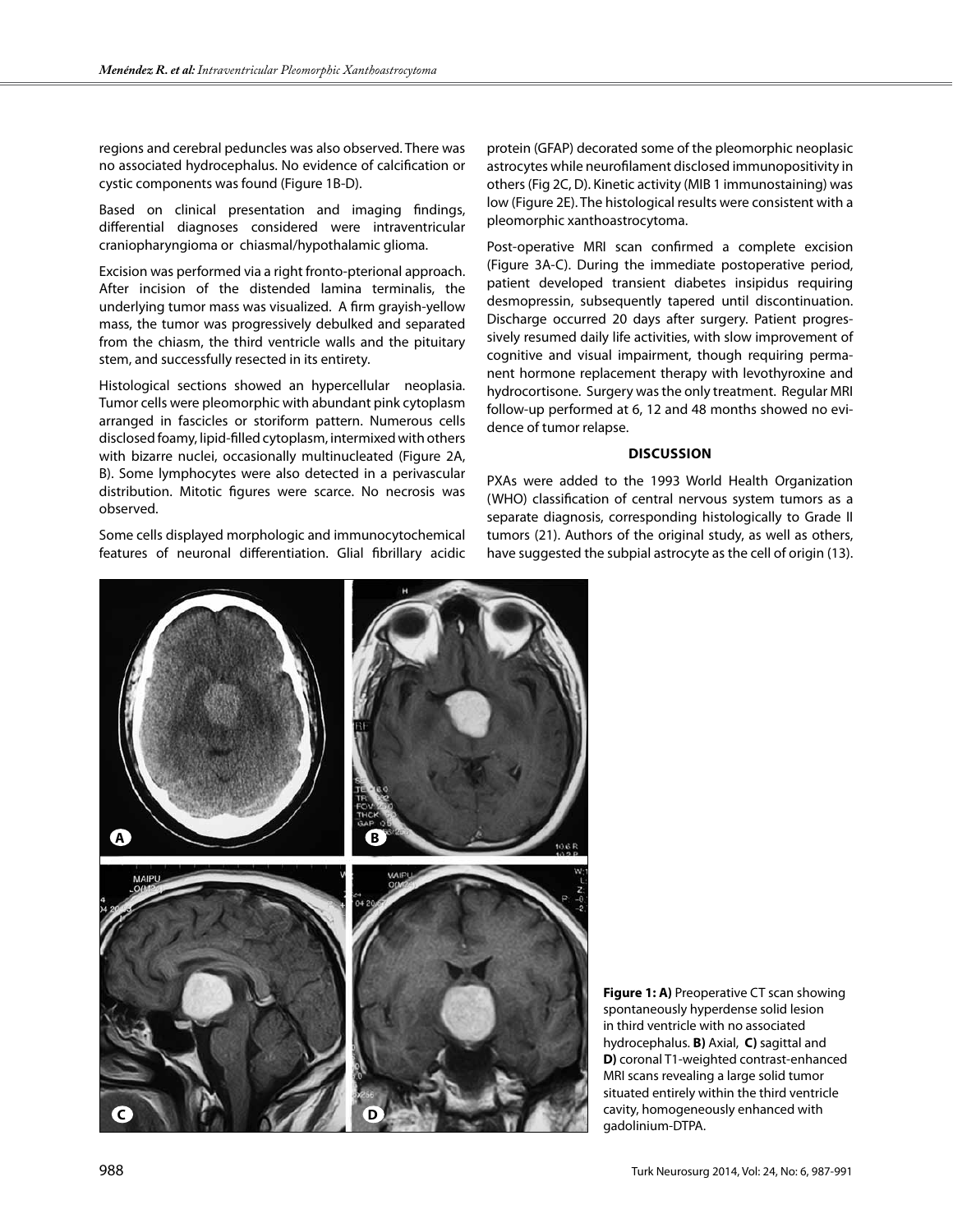Before immunohistochemistry techniques were developed, most PXAs were classified as mesenchimal neoplasms such as xanthomas or xanthosarcomas, due to the abundant reticulin network often found in these tumors, and the resemblance of its lipidized neoplastic glial cells to foamy histiocytes (18). The superficial location and intense desmoplastic reaction causing adherence to adjacent dura, contributed to the

confusion concerning the origin of this neoplasm. GFAP reactivity is usually present on immunostaining. In contrast to mesenchimal tumors and giant cell glioblastomas, PXAs are associated with an intermediate prognosis. Malignant progression of PXAs, although rare, has been documented, with mitotic index and extent of resection as main predictors of outcome (10,16,19,24,36,37).



**Figure 2:** Photomicrographs showing the tumor´s histopathological features. **A)** Pleomorphic cells with xantomized cytoplasm. **B)** Multinucleated giant-cells with intracytoplasmic vacuoles. **C)** Positive immunostaining with GFAP. **D)** Pleomorphic cells immunoreactive for Neurofilament. **E)** Some cells immunopositive for Ki 67. H & E: (A and B), GFAP: (C), NF: (D), and Ki 67 (E). Original magnification x400.



**Figure 3:** Postoperative **A)** axial, **B)** sagittal and **C)** coronal MRI scans confirming total removal of the tumor.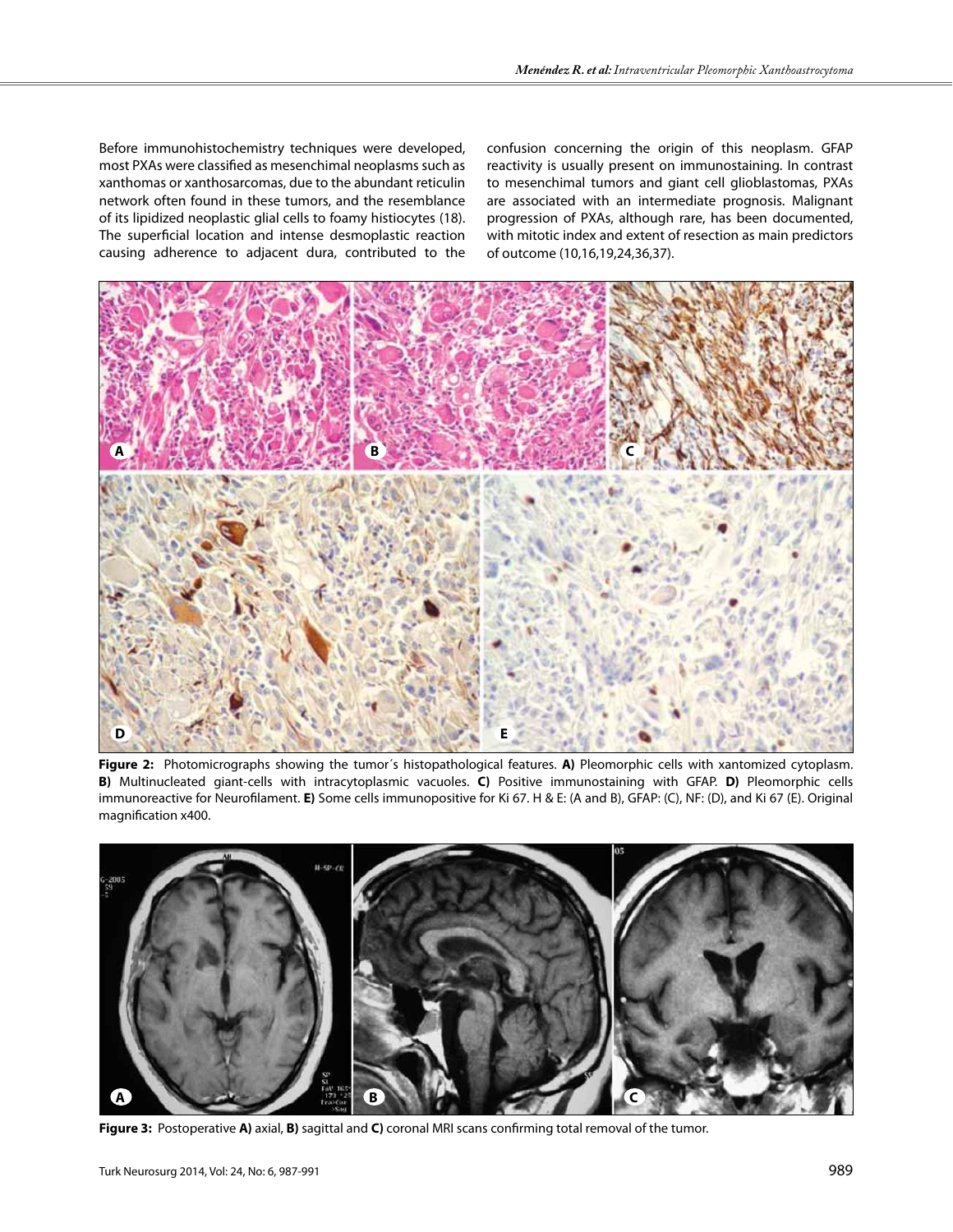PXA typically presents as a well-demarcated solid-cystic mass involving the superficial temporal lobe, with intense contrast enhancement of the solid portion of tumor in most imaging modalities (13, 39). Entirely solid masses, as in this case, are highly unusual.

Presence of these tumors within the third ventricle is extremely rare and we found no published reports of any previous case in this location in the medical literature.

Although the primary goal of surgical treatment of PXA is complete resection (8, 10, 17, 20, 29), subtotal resections have been associated with good long-term outcome (24). There appears to be no benefit to adjunctive radiation therapy (34). Postoperative radiotherapy is reserved for patients with anaplastic and recurrent tumors with malignant changes (4, 5, 22, 33). Chemotherapy has not been adequately studied (30).

Treatment objective is always through tumor removal, with preservation of neural and vascular anatomical integrity of the affected brain region, regarded as critically significant to postoperative outcome.

#### **Conclusions**

PXA is an astrocytic tumor with a relatively favorable prognosis overall. We describe a unique case of solid PXA wholly situated within the third ventricle. Definitive PXA diagnosis rests on accurate interpretation of pathological findings. It is important to recognize factors that might be associated with a less benign clinical course such as mitotic index and necrosis. In the absence of further extensive literature on the natural history of these tumors, the first treatment approach to be attempted whenever possible is radical surgical resection with prolonged postoperative clinical and radiological follow up.

Third ventricle location may prove challenging for complete resection. If the tumor is closely adhered to the third ventricle wall and complete removal implies high risk of hypothalamus damage, subtotal removal is advisable, followed by close post-operative follow up. Adjuvant therapy is required only if tumor re-growth occurs.

#### **References**

- 1. Allegranza A, Ferraresi S, Bruzzone M, Giombini S: Cerebromeningeal pleomorphic xanthoastrocytoma. Report on four cases: Clinical, radiologic and pathological features (Including a case with malignant evolution). Neurosurg Rev 14:43-49, 1991
- 2. Arita K, Kurisu K, Tominaga A, Sugiyama K, Sumida M, Hirose T: Intrasellar pleomorphic xanthoastrocytoma: Case report. Neurosurgery 51:1079-1082, 2002
- 3. Blom RJ: Pleomorphic xanthoastrocytoma: CT appearance. J Comput Assist Tomogr 12:351-352, 1988
- 4. Chakrabarty A, Mitchell P, Bridges LR, Franks AJ: Malignant transformation in pleomorphic xanthoastrocytoma-A report of two cases. Br J Neurosurg 13:516-519, 1999
- 5. Charbel FT: Pleomorphic xanthoastrocytoma with malignant progression. Surg Neurol 50:385-386, 1998
- 6. De Tella OI Jr, Herculano MA, Prandini MN, Stavale JN, Aguiar PH: Malignant transformation of pleomorphic xanthoastrocytoma: Case report. Arq Neuropsiquiatr 61:104-106, 2003
- 7. Farmer JP, McNeely PD: Pleomorphic Xanthoastrocytoma. In: Tonn JC, Westphal M, Rutka JT, Grossman SA (eds), Neurooncology of CNS Tumors. Berlin, Heidelberg, New York: Springer, 2006:436-441
- 8. Fouladi M, Jenkins J, Burger P, Langston J, Merchant T, Heideman R, Thompson S, Sanford A, Kun L, Gajjar A: Pleomorphic xanthoastrocytoma: Favorable outcome after complete surgical resection. Neuro-Oncol 3:184-192, 2001
- 9. Fu YJ, Miyahara H, Uzuka T, Natsumeda M, Okamoto K, Hirose T, Fujii Y, Takahashi H: Intraventricular pleomorphic xanthoastrocytoma with anaplastic features. Neuropathology 30(4):443-448, 2009
- 10. Giannini C, Scheithauer BW, Burger PC, Brat DJ, Wollan PC, Lach B, O´Neill BP: Pleomorphic xanthoastrocytoma: What do we really know about it? Cancer 85:2033-2045, 1999
- 11. Gil-Gouveia R, Cristino N, Farias JP, Trindade A, Ruivo NS, Pimentel J: Pleomorphic xanthoastrocytoma of the cerebellum: Illustrated review. Acta Neurochir (Wien) 146:1241-1244, 2004
- 12. Glasser RS, Rojiani AM, Mickle JP, Eskin TA: Delayed occurrence of cerebellar pleomorphic xanthoastrocytoma after supratentorial pleomorphic xanthoastrocytoma removal. Case report. J Neurosurg 82:116-118, 1995
- 13. Gokaslan Z, Tihan T: Pleomorphic Xanthoastrocytoma. In: Berger MS, Prados MD (eds), Textbook of Neuro-Oncology. Philadelphia: Elsevier Saunders, 2005:649-651
- 14. Hamlat A, Le Strat A, Guegan Y, Ben-Hassel M, Saikali S: Cerebellar pleomorphic xanthoastrocytoma: Case report and literature review. Surg Neurol 68:89-94; discussion 94-95, 2007
- 15. Herpers MJ, Freling G, Beuls EA: Pleomorphic xanthoastrocytoma in the spinal cord. Case report. J Neurosurg 80: 564-569, 1994
- 16. Iwaki T, Fukui M, Kondo A, Matsushima T, Takeshita I: Epithelial properties of pleomorphic xanthoastrocytomas determined in ultraestructural and immunohistochemical studies. Acta Neuropathol 74:142-150, 1987
- 17. Kepes JJ: Pleomorphic xanthoastrocytoma: The birth of a diagnosis and a concept. Brain Pathol 3:269-274, 1993
- 18. Kepes JJ, Kepes M, Slowik F: Fibrous xanthomas and xanthosarcomas of the meninges and the brain. Acta Neuropathol 23:187-199, 1973
- 19. Kepes JJ, Rubinstein LJ, Ansbacher L, Schreiber DJ: Histopathological features of recurrent pleomorphic xanthoastrocytomas: Further corroboration of the glial nature of this neoplasm. A study of 3 cases. Acta neuropathol 78:585-593, 1989
- 20. Kepes JJ, Rubinstein LJ, Eng LF: Pleomorphic xanthoastrocytoma: A distinctive meningocerebral glioma of young subjects with relatively favorable prognosis- A study of 12 cases. Cancer 44:1839-1852, 1979